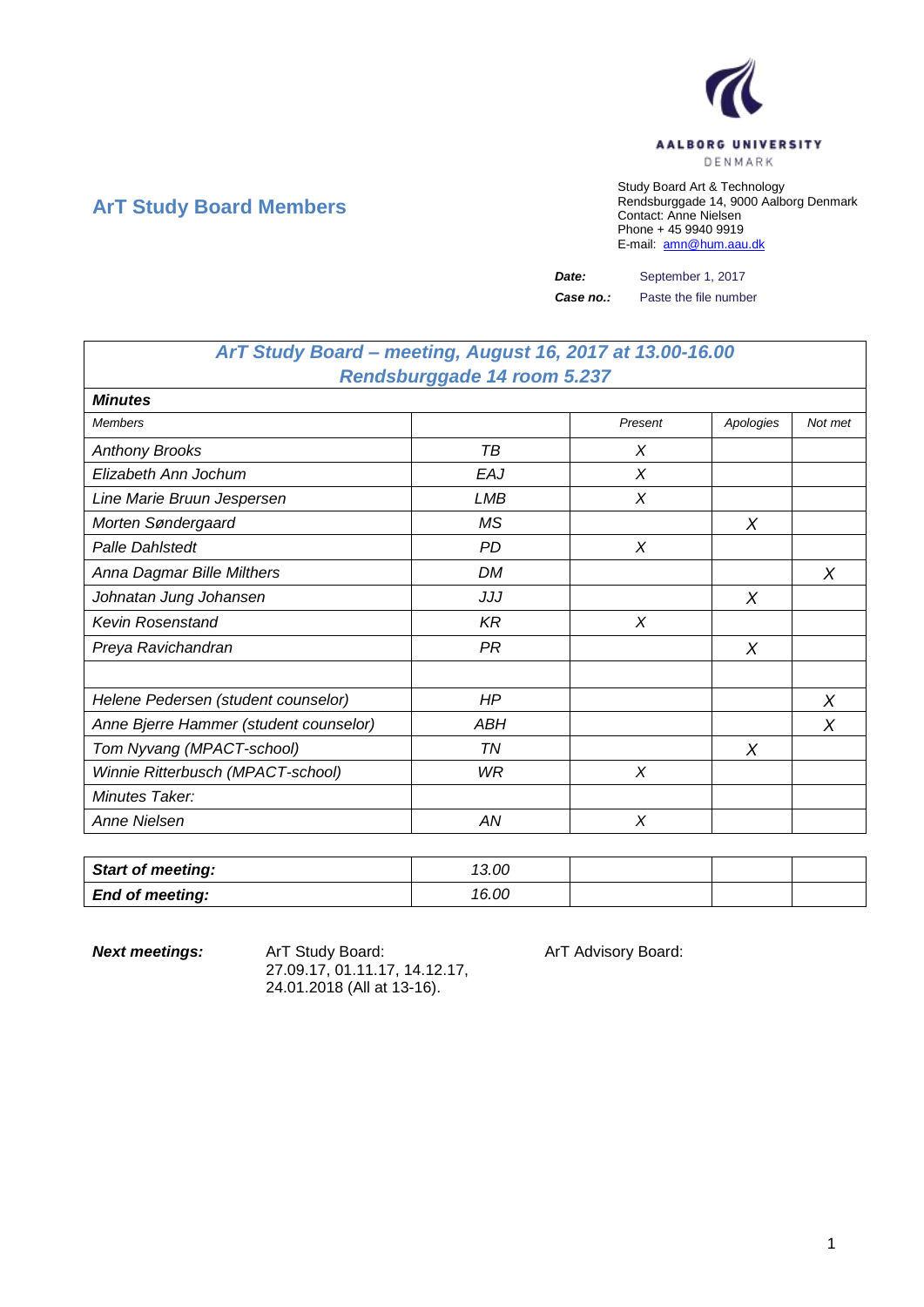

| Items: |                                                                                                                                                                                                                                                                                                                                                |
|--------|------------------------------------------------------------------------------------------------------------------------------------------------------------------------------------------------------------------------------------------------------------------------------------------------------------------------------------------------|
| 1.     | Approval of Agenda 16.08.2017                                                                                                                                                                                                                                                                                                                  |
|        | News:                                                                                                                                                                                                                                                                                                                                          |
|        | Info according ArT Lab. (PD)<br>-                                                                                                                                                                                                                                                                                                              |
|        | Hereby approved.                                                                                                                                                                                                                                                                                                                               |
| 2.     | Approval of Minutes 15.06.2017                                                                                                                                                                                                                                                                                                                 |
|        | $EAJ - Item 8:$<br>Goal was to put ArT students together with international artists. Therefore it was shocking that no<br>ArT student participated in the workshop.                                                                                                                                                                            |
|        | Hereby approved.                                                                                                                                                                                                                                                                                                                               |
| 3.     | News:                                                                                                                                                                                                                                                                                                                                          |
| 3.a.   | <b>Head of Study (LMB)</b>                                                                                                                                                                                                                                                                                                                     |
|        | New PR position<br>$\bullet$<br>ArT Teacher meeting<br>$\bullet$<br>Erasmus agreements<br>$\bullet$<br>Visitor from ESAP Porto<br>$\bullet$<br>Follow up on ArT Strategy and action plan<br>$\bullet$<br>Electives<br>$\bullet$                                                                                                                |
|        | New PR position<br>$\bullet$                                                                                                                                                                                                                                                                                                                   |
|        | Simon Synnestvedt Olsen has been hired for the PR-position from Aug. 15, 2017. 100 hours.                                                                                                                                                                                                                                                      |
|        | ArT Teacher meeting                                                                                                                                                                                                                                                                                                                            |
|        | ArT teacher meeting – main focus was on the Artistic and Academic Methodology courses for ArT1-<br>6. How can the course be improved and aligned during the education. See it as a tool box that has<br>to be filled up.                                                                                                                       |
|        | Requirements for Video hand-in. Different requirement for each semester and with an expression<br>during the education. Description of the requirement has to be put into the semester guide. A wider<br>technical explanation in the semester guide. One of the main issues has to document your work and<br>to communicate with the censors. |
|        | The video must be a part of the portfolio – need to be a progression during the education.                                                                                                                                                                                                                                                     |
|        | Erasmus agreements                                                                                                                                                                                                                                                                                                                             |
|        | ERASMUS agreements with Linz University, Wien have been signed and are ready to be rolled out.<br>And the agreement with SAXION University, Holland is in progress (has been signed by HUM-FAK<br>dean).                                                                                                                                       |
|        | UAM Lerma, Mexico an agreement for 2 students/ year has been send.                                                                                                                                                                                                                                                                             |
|        | Chualangong University, Thailand is also in progress for an agreement.                                                                                                                                                                                                                                                                         |
|        | An agreement with Music to open up for exchange students to follow modules at ArT and Music -                                                                                                                                                                                                                                                  |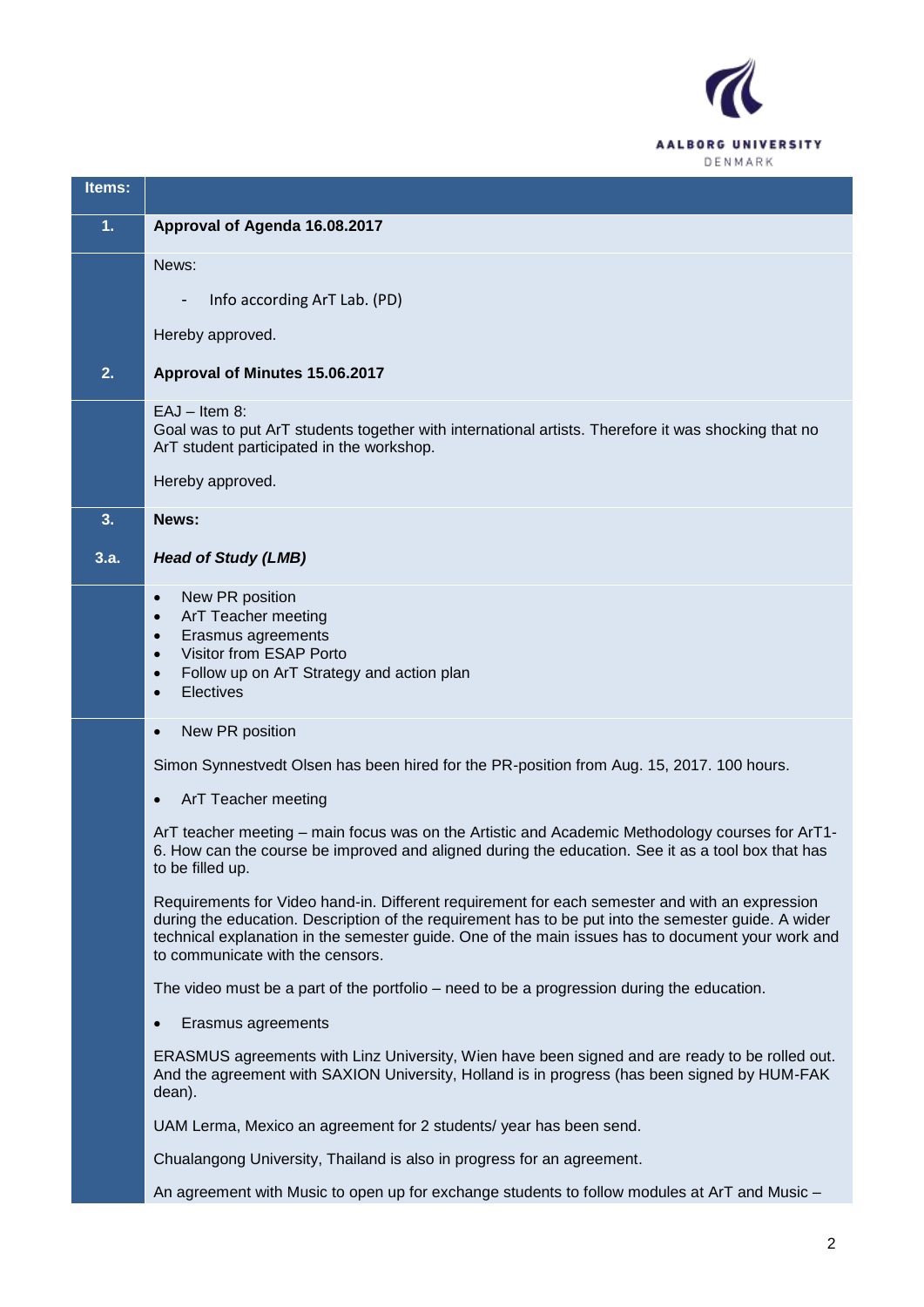

|      | from/to Salford University, Manchester, UK.                                                                                                                                                                                                                                                                                                                                                                                                                                                                                                                 |
|------|-------------------------------------------------------------------------------------------------------------------------------------------------------------------------------------------------------------------------------------------------------------------------------------------------------------------------------------------------------------------------------------------------------------------------------------------------------------------------------------------------------------------------------------------------------------|
|      | Visitor from ESAP Porto<br>$\bullet$                                                                                                                                                                                                                                                                                                                                                                                                                                                                                                                        |
|      | 27.-28 September visit by Jorge Marques from ESAP, Porto, Portugal. He will give guest lessons at<br>ArT1 in Sketching Techniques.                                                                                                                                                                                                                                                                                                                                                                                                                          |
|      | An agreement with Music to open up for exchange students to follow modules at ArT and Music -<br>from/to Salford University, Manchester, UK.                                                                                                                                                                                                                                                                                                                                                                                                                |
|      | Follow up on ArT Strategy and action plan<br>$\bullet$                                                                                                                                                                                                                                                                                                                                                                                                                                                                                                      |
|      | ArT strategy and action. LMBJ has sent the comment for the last year. There are some action points<br>that the ArT Study Board still haven't done, LMBJ and PD will catch up on it.                                                                                                                                                                                                                                                                                                                                                                         |
|      | Electives<br>$\bullet$                                                                                                                                                                                                                                                                                                                                                                                                                                                                                                                                      |
|      | There are no electives at Music that are relevant for ArT students in the fall. LMBJ is waiting for in-<br>formation about the possibilities for ArT students to follow elective from Psychology.                                                                                                                                                                                                                                                                                                                                                           |
|      | PD:                                                                                                                                                                                                                                                                                                                                                                                                                                                                                                                                                         |
|      | Collaboration Music Conservatory. Palle and Line will follow up.                                                                                                                                                                                                                                                                                                                                                                                                                                                                                            |
|      | Lab meeting with Thomas Kristensen.                                                                                                                                                                                                                                                                                                                                                                                                                                                                                                                         |
|      | Work place permit (involving dangerous materials) contract, signed by the supervisor. To be sure<br>that the supervisors know and approve that the work is going on. Thomas will fill out the forms and<br>will be handling on next ArT Study Board meeting.                                                                                                                                                                                                                                                                                                |
|      |                                                                                                                                                                                                                                                                                                                                                                                                                                                                                                                                                             |
| 3.b. | <b>Students (KN)</b>                                                                                                                                                                                                                                                                                                                                                                                                                                                                                                                                        |
|      | Election of the Vice                                                                                                                                                                                                                                                                                                                                                                                                                                                                                                                                        |
|      | Anna Dagmar Bille Milthers was elected as Vice.                                                                                                                                                                                                                                                                                                                                                                                                                                                                                                             |
|      | The students would like to get some guidelines of what to put into your presentation at exam. Fx. a<br>guest lesson with Christian Kock about student environment. Kevin will send an application to the<br>pro-dean Hanne Keller Dauer to donate money to an activity for ArT students.                                                                                                                                                                                                                                                                    |
| 3.c. | <b>Students Supervisors (MRJ/HP)</b>                                                                                                                                                                                                                                                                                                                                                                                                                                                                                                                        |
|      | No news.                                                                                                                                                                                                                                                                                                                                                                                                                                                                                                                                                    |
| 3.d. | <b>MPACT-School (TN/WRB)</b>                                                                                                                                                                                                                                                                                                                                                                                                                                                                                                                                |
|      | The Department of Communication and Psychology has joined forces with the MPACT school<br>$\bullet$<br>with the purpose of strengthening the social media policy and the presence of the studies and<br>the research activities. 3 student assistants will be hired. A strategy for social media in the de-<br>partment will be drafted.<br>The Humanistic Faculty has recruited a person to coordinate Fact Sheets directed at the poten-<br>$\bullet$<br>tial employers. They will be starting with the Master educations, but later ArT will also have a |
| 4.   | fact sheet on the skills and competencies of the ArT bachelors.<br>Semester guides Fall 2017                                                                                                                                                                                                                                                                                                                                                                                                                                                                |